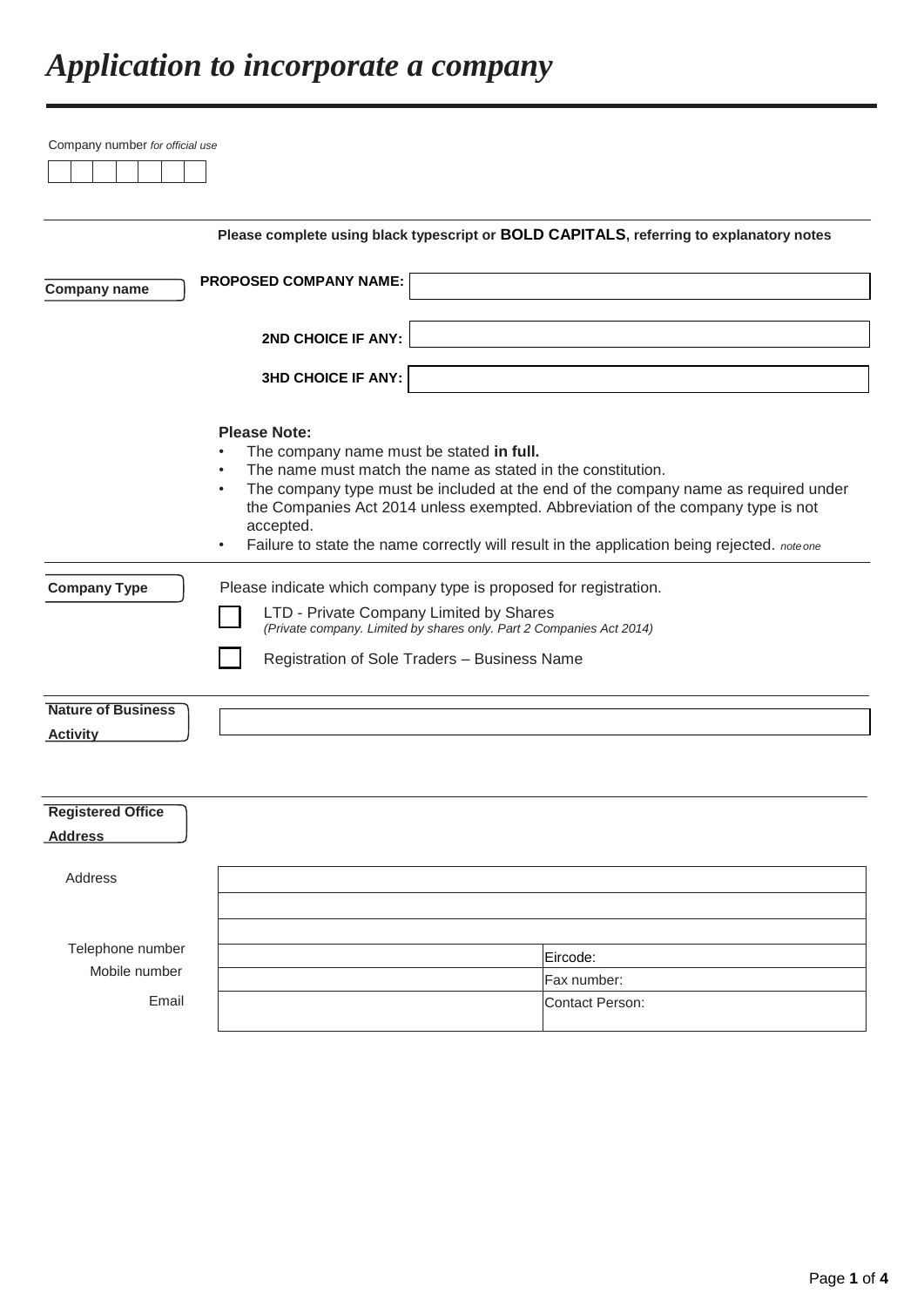**Director details**

## **Please give details below of the persons who have consented in writing to become directors.**

| Surname                    | Former surname                                                                                                                                                                                               |                     |
|----------------------------|--------------------------------------------------------------------------------------------------------------------------------------------------------------------------------------------------------------|---------------------|
| Forename                   | Former forename                                                                                                                                                                                              |                     |
|                            | Day<br>Month<br>Year                                                                                                                                                                                         |                     |
| Date of birth              | PPS Number                                                                                                                                                                                                   |                     |
| Residential address        |                                                                                                                                                                                                              |                     |
|                            |                                                                                                                                                                                                              |                     |
|                            |                                                                                                                                                                                                              |                     |
| Postcode                   |                                                                                                                                                                                                              | <b>EEA Resident</b> |
| <b>Business Occupation</b> | Nationality                                                                                                                                                                                                  |                     |
|                            |                                                                                                                                                                                                              |                     |
| Consent                    | I hereby consent to act as director of the aforementioned company and I acknowledge that as director,                                                                                                        |                     |
|                            | I have legal duties and obligations imposed by the Companies Act, other statutes and at common law.                                                                                                          |                     |
|                            | Signature                                                                                                                                                                                                    | Date                |
|                            |                                                                                                                                                                                                              |                     |
|                            |                                                                                                                                                                                                              |                     |
|                            |                                                                                                                                                                                                              |                     |
| <b>Director details</b>    | Please give details below of the persons who have consented in writing to become directors.                                                                                                                  |                     |
| Surname                    |                                                                                                                                                                                                              |                     |
|                            | Former surname<br>Former forename                                                                                                                                                                            |                     |
| Forename                   | Month<br>Year<br>Day                                                                                                                                                                                         |                     |
| Date of birth              | PPS Number                                                                                                                                                                                                   |                     |
|                            |                                                                                                                                                                                                              |                     |
| Residential address        |                                                                                                                                                                                                              |                     |
|                            |                                                                                                                                                                                                              |                     |
| Postcode                   |                                                                                                                                                                                                              | <b>EEA Resident</b> |
| <b>Business Occupation</b> | Nationality                                                                                                                                                                                                  |                     |
|                            |                                                                                                                                                                                                              |                     |
| Consent                    |                                                                                                                                                                                                              |                     |
|                            | I hereby consent to act as director of the aforementioned company and I acknowledge that as director,<br>I have legal duties and obligations imposed by the Companies Act, other statutes and at common law. |                     |
|                            | Signature                                                                                                                                                                                                    | Date                |
|                            |                                                                                                                                                                                                              |                     |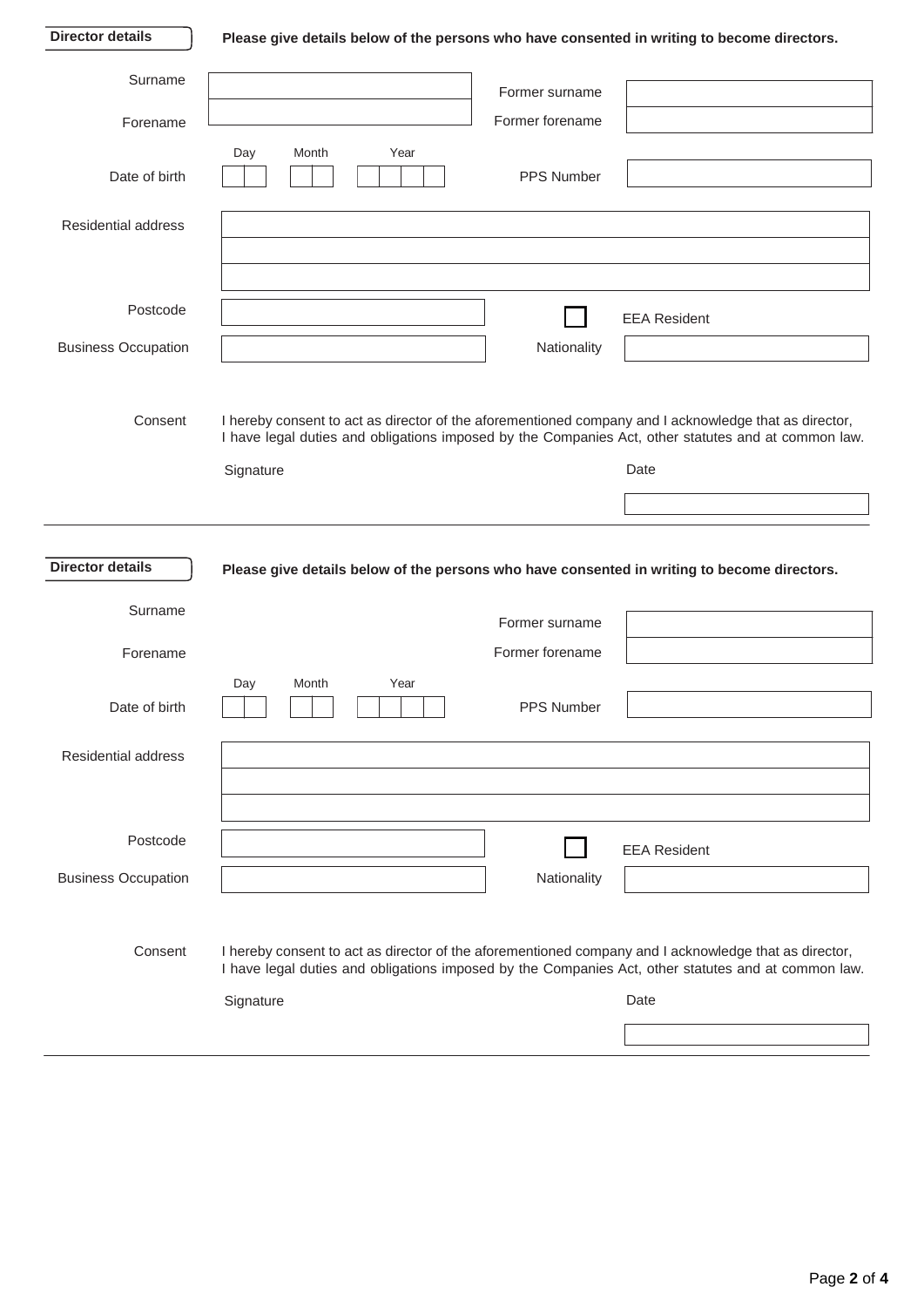| Secretary details |  |
|-------------------|--|
|-------------------|--|

**Please give details below of the person, or body corporate, who has consented in writing to become secretary.**

| Surname                       | Former surname                                                                                                         |
|-------------------------------|------------------------------------------------------------------------------------------------------------------------|
| Forename                      | Former forename                                                                                                        |
|                               | Day<br>Month<br>Year                                                                                                   |
| Date of birth                 | PPS Number                                                                                                             |
|                               |                                                                                                                        |
| <b>Business Occupation</b>    | <b>EEA Resident</b>                                                                                                    |
|                               |                                                                                                                        |
|                               | Nationality                                                                                                            |
| Number of Body Corporate      |                                                                                                                        |
| (If applicable)               |                                                                                                                        |
| Body Corporate Name           |                                                                                                                        |
| (if applicable)               |                                                                                                                        |
|                               | Name of Register where Body Corporate registered (if applicable)                                                       |
|                               |                                                                                                                        |
| <b>Residential address</b>    |                                                                                                                        |
| or registered office          |                                                                                                                        |
| (as applicable)<br>note seven |                                                                                                                        |
| Eircode                       |                                                                                                                        |
|                               |                                                                                                                        |
| Consent                       | I/we hereby consent to act as secretary of the aforementioned company and I/we acknowledge that                        |
|                               | as secretary I/we have legal duties and obligations imposed by the Companies Act, other statutes<br>and at common law. |
|                               | Signature<br>Date                                                                                                      |
|                               |                                                                                                                        |
|                               |                                                                                                                        |
| <b>Nominal Share capital</b>  |                                                                                                                        |
|                               |                                                                                                                        |
|                               |                                                                                                                        |
| Share Holder Name:            |                                                                                                                        |
|                               | Number of Share:                                                                                                       |
|                               | PPS Number:                                                                                                            |
|                               |                                                                                                                        |
| <b>Residential Address:</b>   |                                                                                                                        |
|                               |                                                                                                                        |
|                               | Eirecode:                                                                                                              |
|                               |                                                                                                                        |
|                               |                                                                                                                        |
| Share Holder Name:            |                                                                                                                        |
|                               | Number of Share:                                                                                                       |
|                               |                                                                                                                        |
|                               | PPS Number:                                                                                                            |
| <b>Residential Address:</b>   |                                                                                                                        |
|                               |                                                                                                                        |
|                               |                                                                                                                        |